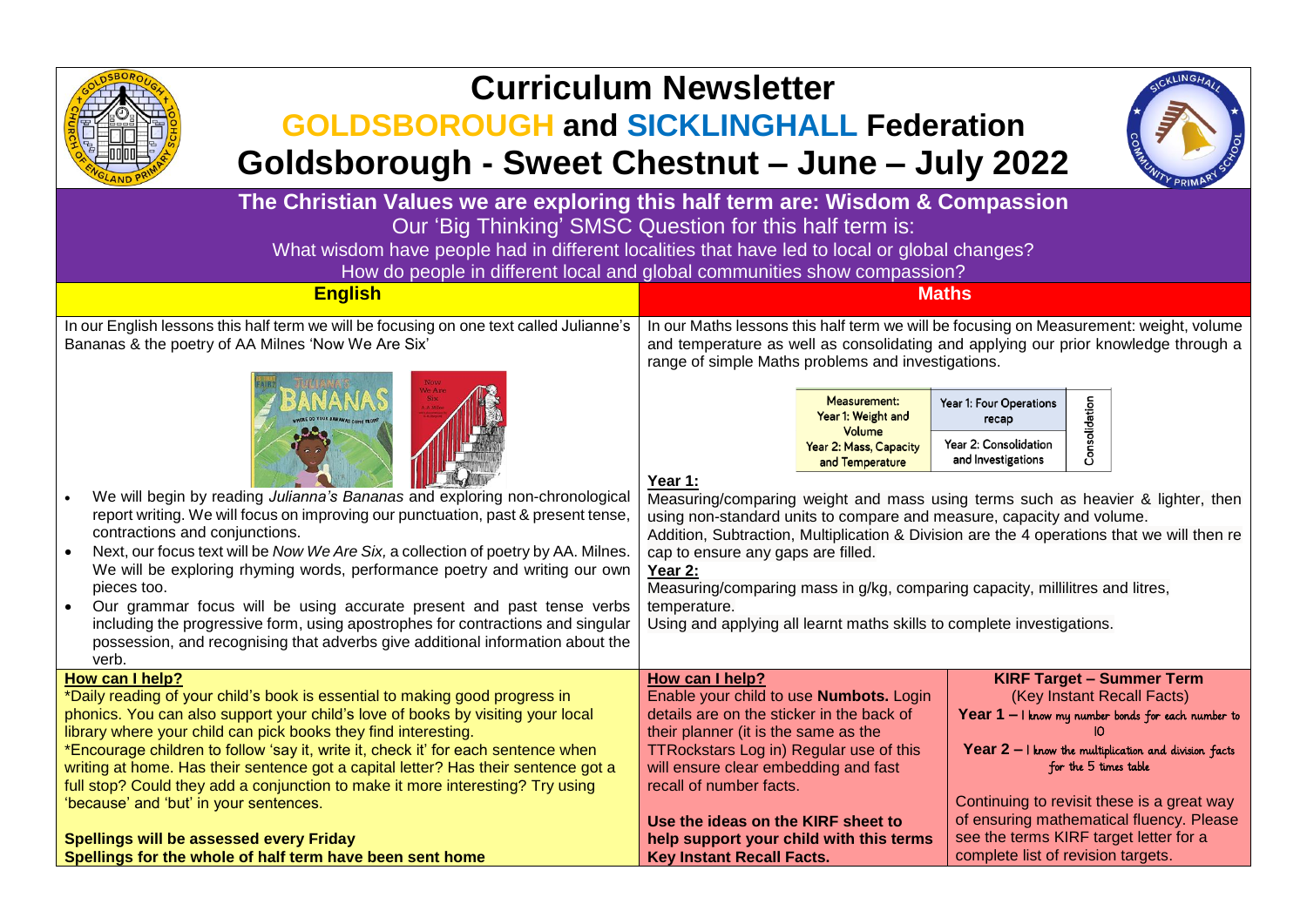# **Curriculum: Key Skills, Knowledge and Enrichment**

# **Topic – Geography Contract Contract Contract Contract Contract Contract Contract Contract Contract Contract Contract Contract Contract Contract Contract Contract Contract Contract Contract Contract Contract Contract Con**

## **Our focus is: Fair Trade**

#### **Skills / Knowledge to be developed:**

**Year 1 children will** be able to explain what Fair Trade is and name a number of Fairtrade products.

They will be able to locate different countries that produce Fair Trade products and find them on a world map. E.g. Bananas, Chocolate and



## **FAIRTRADE**

tea. They will be able to explain how to support Fair Trade.

**Year 2 children will** be able to explain what a Fair-Trade organisation is and how they help Farmers and

workers. They will be able to locate different countries that produce Fair Trade products (bananas, chocolate and tea) and



explain why they grow well there.

**Greater Depth Challenges:** Children can use their skills and knowledge to persuade others why they should buy Fair trade products.

#### **Applied through:**

**How can I help?**

supermarket trip.

Geography / English /Art / Computing / Debate

Have a look for fair trade products whilst on your

You can visit fantastic websites like: Home - [Fairtrade Foundation](https://www.fairtrade.org.uk/)

**Our focus is:** Materials and their properties

#### **Skills / knowledge to be developed:**

*\*Scientific Knowledge \*Working Scientifically*

**Year 1 will** continue to explore, compare and compare and<br>the simple describe the physical properties of a variety of everyday materials.



They will compare and group together a variety of everyday materials based on their simple physical properties.



Year 2 will continue to identify and compare the suitability of a variety of everyday materials, including wood, metal, plastic, glass, brick, rock, paper and cardboard for particular

uses. They will also out how the shapes of solid objects made from some materials can be changed by squashing, bending, twisting and stretching

#### **Greater Depth Challenges:**

The emphasis is on proving and explaining why. For example, suggesting why a certain material would be better suited for a specific task.

#### **Applied through:**

Science lessons. Discussing, understanding and explaining the concepts in detail.

#### **How can I help?** Discuss questions like:

- - What material would be best for an umbrella?
	- What properties are needed for a window?

<https://www.bbc.co.uk/bitesize/articles/zdpftrd>

O**ur focus is**: Throwing, jumping & running and developing skills leading up to support Sports Day

Throwing/jumping/running in isolation and combination Target activities – Aiming towards a target

- **Skittles**
- Throwing into a hoop

## **Skills / knowledge to be developed:**

In PE the children will be exploring ways of mastering basic movements including running, jumping, throwing and catching. As well as developing balance, agility and co-ordination



**Greater Depth Challenges:** Children will be able to apply these developing skills effectively into a range of activities.

### **Applied through:**

PE / Games. Children will develop their techniques for balance, agility and co-ordination.

# **How can I help?**

Please ensure that children have both an outdoor and indoor kit in school (including trainers) **for the whole week** as other indoor and outdoor sessions might take place at alternative times. Please make sure the children have warm clothes for

outdoor PE as we will always endeavour to be outside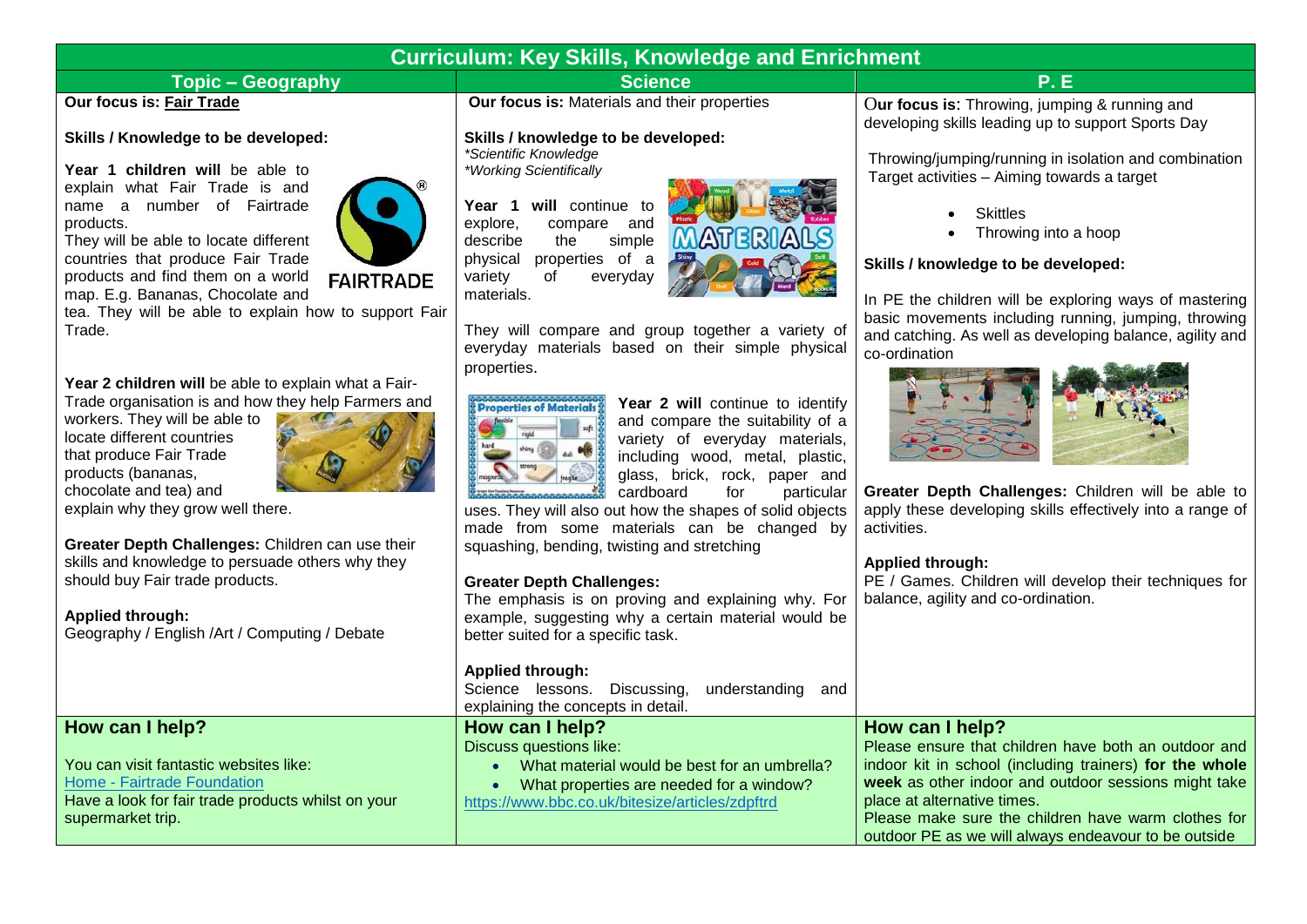| <b>Curriculum: Key Skills, Knowledge and Enrichment</b>                                                                                                                                                                                                                                                                                                                                       |                                                                                                                                                                                                                                                                                                                                                                                                                                                                                                                                                                                                                                                                                                                                                                                                                                                                                                                                     |                                                                                                                                                                                                                                                                                                                                                                                                                                                                                                                                                                                                                                                                                                                                                                   |                                                                                                                                                                                                                                                                                                                                                                                                                                                                                                                                                                                                                                                                                                                                                                                                                                                            |  |
|-----------------------------------------------------------------------------------------------------------------------------------------------------------------------------------------------------------------------------------------------------------------------------------------------------------------------------------------------------------------------------------------------|-------------------------------------------------------------------------------------------------------------------------------------------------------------------------------------------------------------------------------------------------------------------------------------------------------------------------------------------------------------------------------------------------------------------------------------------------------------------------------------------------------------------------------------------------------------------------------------------------------------------------------------------------------------------------------------------------------------------------------------------------------------------------------------------------------------------------------------------------------------------------------------------------------------------------------------|-------------------------------------------------------------------------------------------------------------------------------------------------------------------------------------------------------------------------------------------------------------------------------------------------------------------------------------------------------------------------------------------------------------------------------------------------------------------------------------------------------------------------------------------------------------------------------------------------------------------------------------------------------------------------------------------------------------------------------------------------------------------|------------------------------------------------------------------------------------------------------------------------------------------------------------------------------------------------------------------------------------------------------------------------------------------------------------------------------------------------------------------------------------------------------------------------------------------------------------------------------------------------------------------------------------------------------------------------------------------------------------------------------------------------------------------------------------------------------------------------------------------------------------------------------------------------------------------------------------------------------------|--|
| <b>French</b>                                                                                                                                                                                                                                                                                                                                                                                 | <b>Music</b>                                                                                                                                                                                                                                                                                                                                                                                                                                                                                                                                                                                                                                                                                                                                                                                                                                                                                                                        | <b>PSHE / Wellbeing</b>                                                                                                                                                                                                                                                                                                                                                                                                                                                                                                                                                                                                                                                                                                                                           | <b>R.E.</b>                                                                                                                                                                                                                                                                                                                                                                                                                                                                                                                                                                                                                                                                                                                                                                                                                                                |  |
| Our focus is: Counting numbers to 10<br>Y1 & Y2:<br>Learn how to count to 10 in French<br>Skills / knowledge to be developed:<br>To know the French words for numbers<br>$1 - 10.$<br><b>Challenge: To continue counting beyond</b><br>10.<br><b>Applied through:</b><br>Singing French number songs.<br>trois quatre<br>$c$ ing<br>deux<br>un<br>$\mathbb{C}$<br>sept<br>neuf<br>huit<br>dix | Our focus is: Reflect, Rewind and Replay<br>This unit consolidates the knowledge and<br>skills which have been acquired over the<br>course of the year. All the learning is<br>focused around revisiting songs and<br>musical activities, a context for the History<br>of Music and the beginnings of the<br>Language of Music.<br>Skills / knowledge to be developed:<br>Listen and Appraise<br><b>Musical Activities</b><br>Perform the Song<br><b>Songs Explored:</b><br>*Peer Gynt Suite: Anitra's Dance by Edvard Grieg -<br>Romantic<br>*Bring Him Back Home (Nelson Mandela) by Hugh<br>Masekela<br>*Brandenburg Concerto No 1 by Johann Sebastian<br>Bach - Baroque<br>*Fly Me To The Moon sung by Frank Sinatra.<br>*From the Diary Of A Fly by Béla Bartók - 20th<br>Century<br>*We Will Rock You by Queen<br>*Fantasia on Greensleeves by Vaughan Williams -<br>20th Century<br><b>Applied through:</b><br>Music lessons | Our focus is: RHSE<br>PSHE<br>Skills / knowledge to be developed:<br>Children will learn to understand and<br>respect the differences and similarities<br>between people. They will learn about the<br>biological differences between male and<br>female animals and their role in the life<br>cycle.<br>Children will learn about growing from<br>young to old and that they are growing<br>and changing. They will learn that<br>everybody needs to be cared for and<br>ways in which they care for each other.<br><b>Greater Depth Challenge:</b><br>Explore ways which they can support the<br>older and younger members of our<br>community.<br><b>PSHE</b><br><b>Applied</b><br>through:<br>lessons<br>Discussion / Circle time/debate/Relax<br><b>Kids</b> | Our focus is: Christianity, Muslim,<br>Judaism<br>What is special about our world?<br>Art & Other Faiths Week<br>Skills / knowledge to be developed:<br>The children will have the opportunity to<br>talk about things they find interesting,<br>puzzling or wonderful and also about their<br>own experiences and feelings about the<br>world. The children will discuss their ideas<br>about how to look after other people,<br>animals and plants.<br>During Art and Other faiths Week, we will<br>focus on art in Sikhism, exploring a<br>variety of works of art before creating our<br>own.<br><b>Greater Depth Challenge:</b><br>Children are able to give examples of<br>ways in which believers express concerns<br>and compassion for the world, animals &<br>plants.<br><b>Applied through:</b><br>RE lessons and Art and Other Faiths<br>Week. |  |
| How can I help?<br>Watch with your child:<br>https://www.youtube.com/watch?v=woqB<br>QG7LG8s                                                                                                                                                                                                                                                                                                  | How can I help?<br>Explore different songs written by the<br>same artists we are using.<br>Words children need to know:<br>Keyboard, bass, guitar, percussion,<br>trumpets, saxophone, pulse, rhythm,<br>pitch, perform, audience, rap, improvise,<br>dynamics, tempo.                                                                                                                                                                                                                                                                                                                                                                                                                                                                                                                                                                                                                                                              | How can I help?<br>Talk with your child and explore<br>resources such as;<br>https://www.youtube.com/watch?v=J85J<br>T6c1LYU<br>which looks at conflict resolution.                                                                                                                                                                                                                                                                                                                                                                                                                                                                                                                                                                                               | How can I help?<br>Explore different faiths with your child.                                                                                                                                                                                                                                                                                                                                                                                                                                                                                                                                                                                                                                                                                                                                                                                               |  |